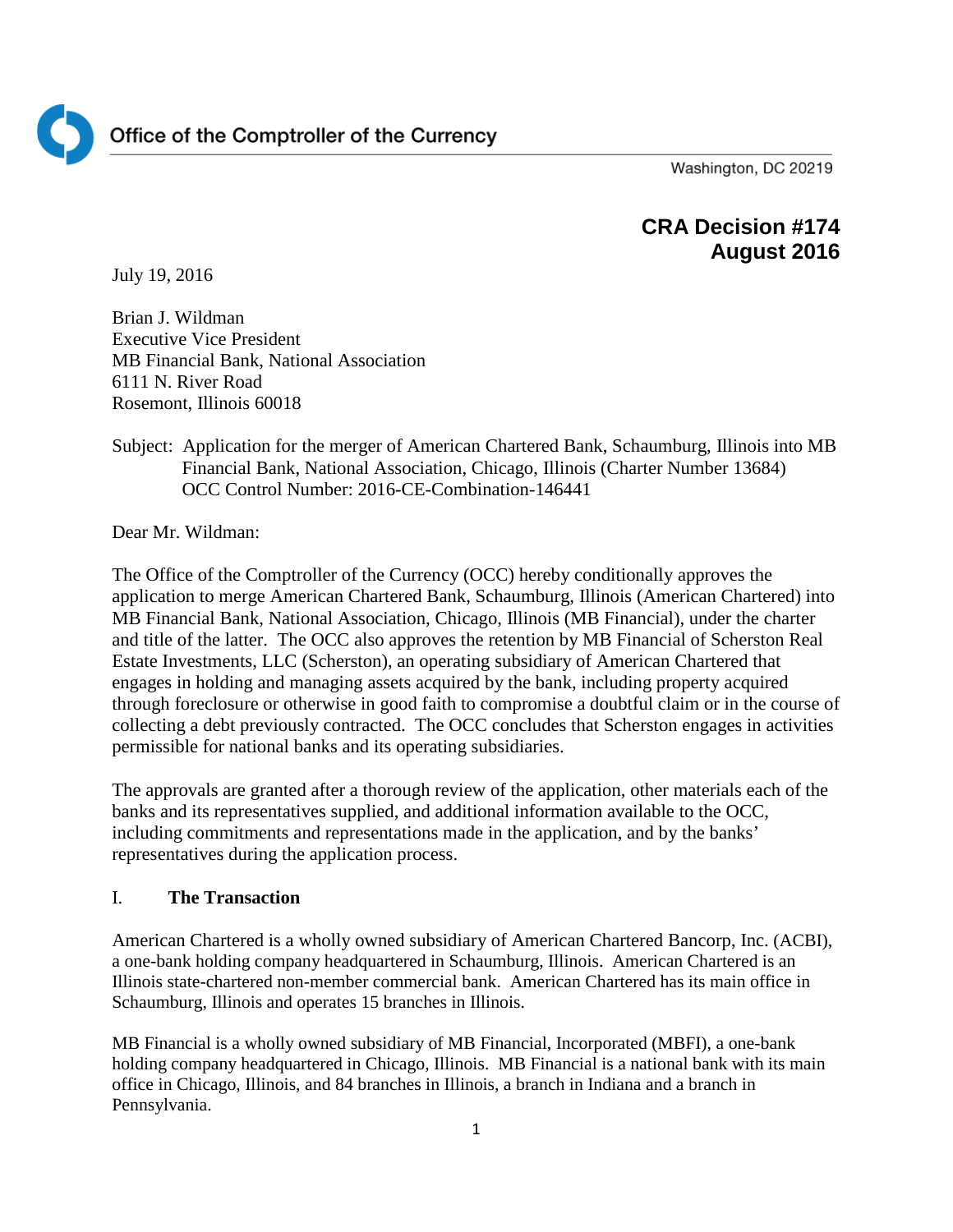MBFI submitted an application to the Federal Reserve Bank of Chicago to acquire ACBI through a merger transaction. MB Financial proposes to merge in American Chartered immediately following the consummation of the holding company merger.

#### II. **Legal Authority for the Transaction**

The Bank applied to the OCC for approval to merge American Chartered with and into MB Financial under 12 USC 215a and 1828(c) and applied for approval to retain the offices of the merging banks as branches under 12 USC 36(b)(2). Section 215a authorizes mergers between national banks "located within the same State." In prior decisions, the OCC has concluded that a national bank with its main office and branch offices in more than one state is "located" in each such state for purposes of section  $215a<sup>1</sup>$  $215a<sup>1</sup>$  $215a<sup>1</sup>$  Both MB Financial and American Chartered have main offices in Illinois. Consequently, both banks are located in Illinois, and the merger is authorized under 12 USC 215a.

The resulting bank's retention of branches in a merger under 12 USC 215a is governed by 12 USC 36(b)(2). Under 12 USC 36(b)(2)(A), a national bank resulting from such a merger may retain and operate as a branch any office which immediately prior to the merger was in operation as a main office or branch office of any target bank if it may be established as a new branch of the resulting bank under 12 USC 36(c) and the OCC approves of its continued operation. Twelve USC 36(c) authorizes a national bank to establish and operate new branches within the state in which the bank is "situated," to the extent that state law specifically authorizes such establishment and operation by state-chartered banks at that time and subject to any state law restrictions concerning location imposed on state-chartered banks. For purposes of section 36(c), a national bank is "situated" in any state in which it has a branch or main office.<sup>[2](#page-1-1)</sup> Here, American Chartered is situated in Illinois. Illinois does not impose geographic limitations on the establishment of branch offices by state-chartered banks. Therefore, MB Financial may retain and operate as branches American Chartered's main office and branch offices after the bank merger.

Under 12 USC 36(b)(2)(C), a national bank resulting from the merger of a state bank into the national bank may retain and operate any branch of the national bank that existed prior to the merger, if the OCC approves its continued operation, unless a state bank resulting from a merger would be prohibited by state law from retaining as a branch an identically situated office of the state bank. MB Financial has branches in Illinois, Indiana and Pennsylvania. There are no provisions in Illinois, Indiana or Pennsylvania state law that would prohibit a state-chartered bank, following a merger with another bank, from retaining its own similarly situated branches in

<span id="page-1-0"></span> $\frac{1}{1}$  *See, e.g.,* Decision on the Application to Merge NationsBank of Texas, N.A., Dallas, Texas, into NationsBank, N.A., Charlotte, North Carolina (OCC Corporate Decision No. 98-19, April 2, 1998) (Part II-A-1) (pages 6-8)*.*

<span id="page-1-1"></span><sup>2</sup> *See* Seattle Trust & Savings Bank v. Bank of California, N.A., 492 F.2d. 48, 51 (9th Cir. 1974), cert. denied, 419 U.S. 844 (1974). *See also* Ghiglieri v. Sun World, N.A., 117 F.3d 309, 315-16 (5th Cir. 1997).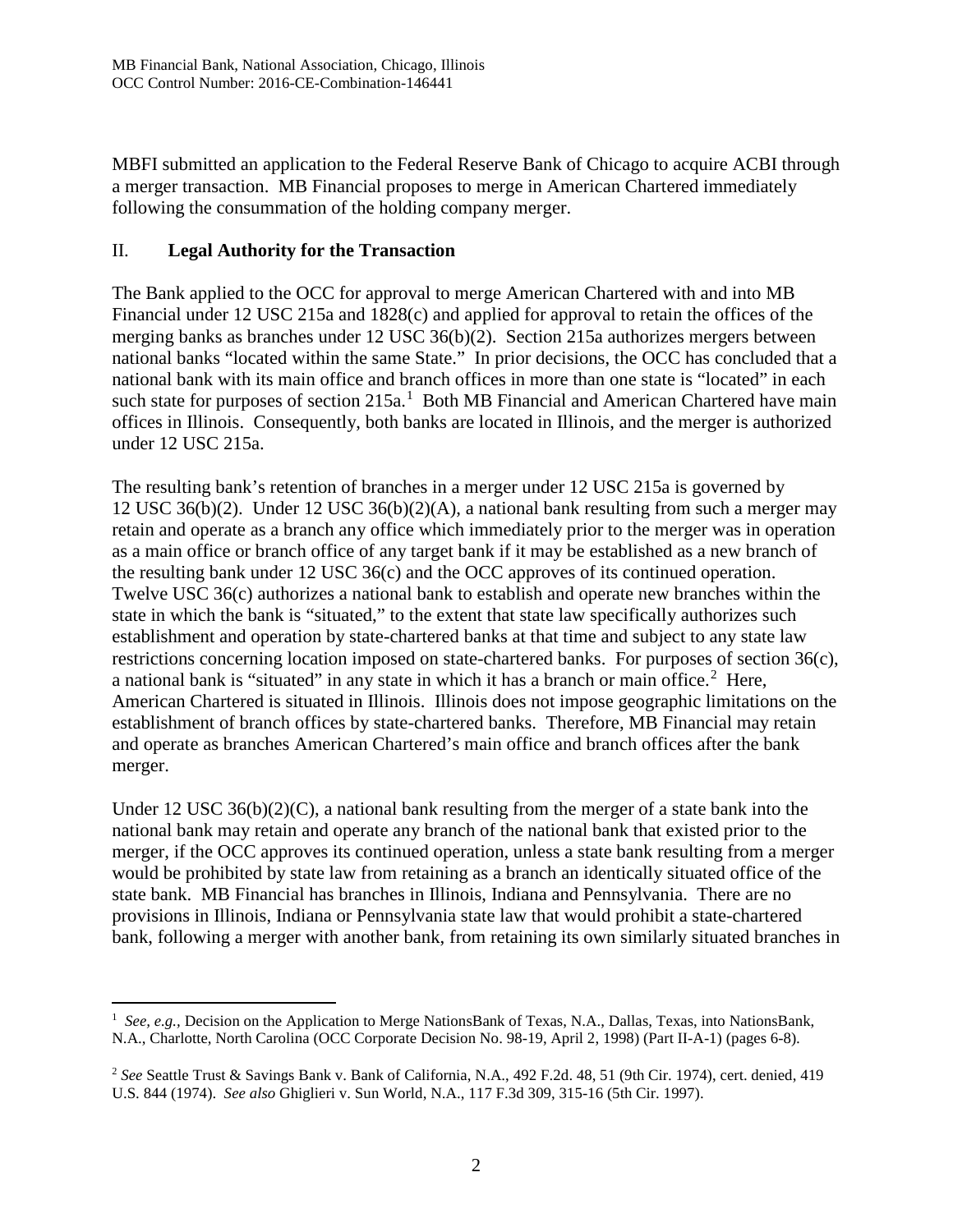that state. Therefore, MB Financial may retain and operate its existing branches after the bank merger.

# III. **Bank Merger Act**

MB Financial's proposed merger with American Chartered is also subject to OCC review under the Bank Merger Act. The OCC reviewed the proposed merger under the criteria of the Bank Merger Act, 12 USC 1828(c), and applicable OCC regulations and policies. Under the Bank Merger Act, the OCC generally may not approve a merger that would substantially lessen competition. The Bank Merger Act also requires the OCC to take into consideration the financial and managerial resources and future prospects of the existing and proposed institutions, and the convenience and needs of the community to be served. 12 USC 1828 $(c)(5)$ . The OCC must also consider the effectiveness of any insured depository institution involved in the proposed merger transaction in combating money laundering activities. 12 USC 1828(c)(11). Furthermore, the OCC must consider the risk of the transaction to the stability of the United States banking or financial system. 12 USC 1828(c)(5) (as amended by section 604 of Dodd-Frank). The OCC considered these factors and found them consistent with approval of this application.

# IV. **Community Reinvestment Act**

The Community Reinvestment Act (CRA) requires the OCC to take into account the records of the banks' performance in helping to meet the credit needs of their communities, including lowand moderate-income neighborhoods, when evaluating applications under the Bank Merger Act. The OCC considered the CRA performance evaluation (PE) of each bank involved in this transaction. For the reasons discussed below, after a review of these records, information provided by MB Financial in response to an additional information request, and other information available to the OCC as a result of its regulatory responsibilities, the OCC has concluded that the banks' records of helping to meet the needs of their communities support approval of this application with the conditions discussed in Section VI of this letter.

## **A. MB Financial Bank, National Association**

MB Financial's most recent CRA PE, dated August 12, 2013, assigned the bank an overall "Outstanding" rating.<sup>[3](#page-2-0)</sup> The major factors supporting the overall "Outstanding" rating were: (i) a majority of loans were originated within its delineated assessment areas (AA); (ii) lending activity within the Chicago-Naperville-Joliet IL-IN-WI Multistate Metropolitan Statistical Area (Chicago MMSA) was excellent; (iii) the geographic distribution of home mortgage loans was good, and the geographic distribution of small loans to businesses was excellent within the

<span id="page-2-0"></span><sup>&</sup>lt;sup>3</sup> MB Financial was evaluated for CRA purposes as a large bank on August 12, 2013 for the period between January 1, 2010 and December 31, 2012 for its home mortgage lending and small business lending activities and between April 28, 2010 and August 12, 2013 for its community development lending, investment, and community development services and retail services. A copy of the CRA PE is available at: [http://www.occ.gov/static/cra/craeval/mar14/13684.pdf.](http://www.occ.gov/static/cra/craeval/mar14/13684.pdf)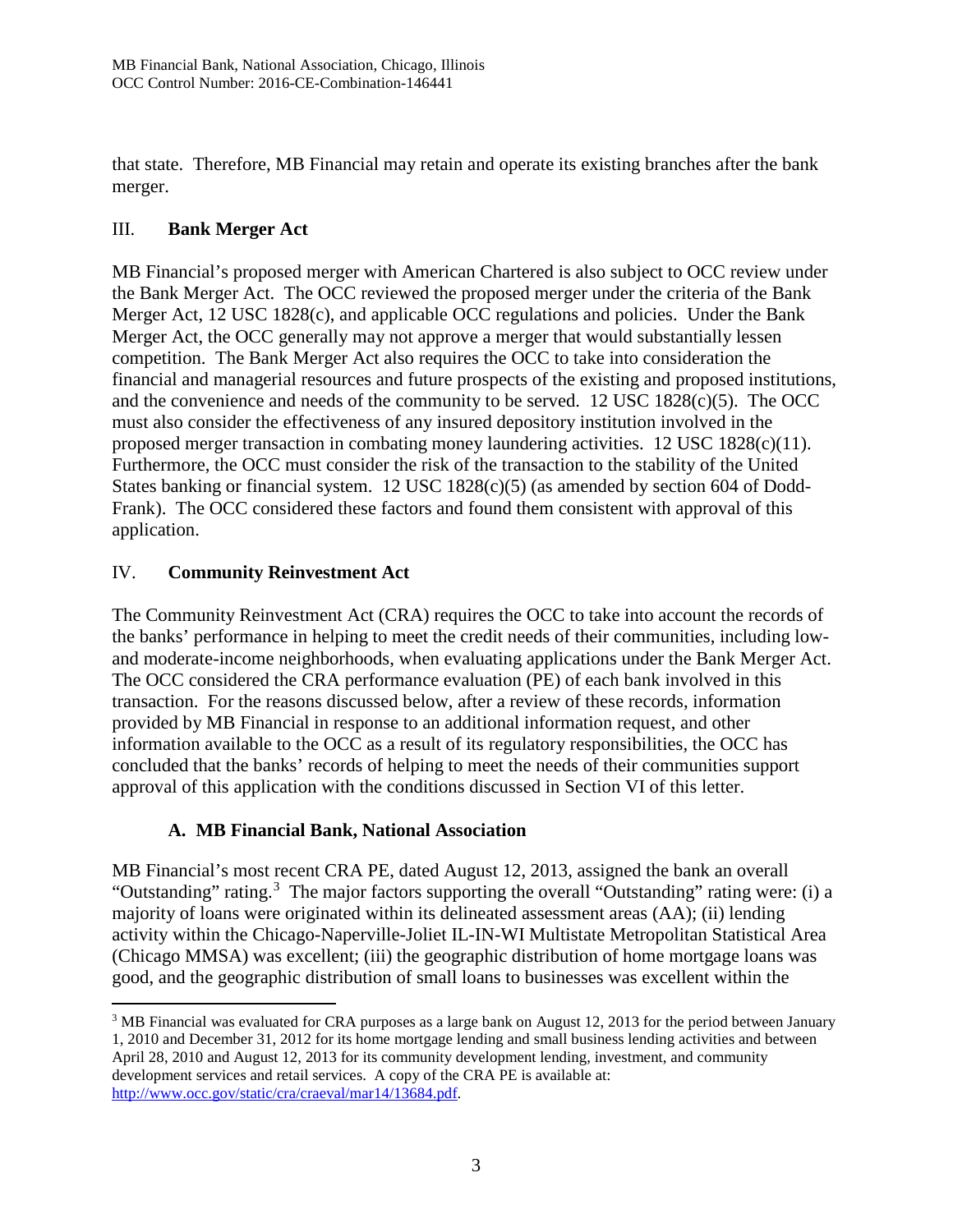Chicago MMSA; (iv) loan distribution to borrowers reflects adequate performance for small loans to businesses, and good performance for home mortgage lending in the Chicago MMSA; (v) community development lending had a significantly positive impact on the lending test in the Chicago MMSA; (vi) an excellent level of qualified community development investments and grants, often in a leadership position, and excellent responsiveness to credit and community economic development needs, especially in light of the highly competitive Chicago market; (vii) delivery systems that were reasonably accessible to geographies and individuals of different income levels within the Chicago MMSA; and (viii) a relatively high level of CD services within the Chicago MMSA that were responsive to community needs.

# **B. American Chartered**

American Chartered's most recent CRA PE, dated April 16, 2013, assigned the bank an overall "Satisfactory" rating.<sup>[4](#page-3-0)</sup> American Chartered demonstrated satisfactory responsiveness to the credit needs of its AA based on the following findings: (i) lending levels that reflected good responsiveness to AA credit needs; (ii) a high percentage of loans were made in the bank's AA; (iii) the geographic distribution of loans reflected adequate penetration throughout the AA; (iv) the distribution of borrowers reflected, given the product lines offered by the institution, poor penetration among retail customers of different income levels and business customers of different sizes; (v) a relatively high level of community development loans; (vi) a significant level of qualified community development investments and grants, but not in a leadership position, particularly as to those that are not routinely provided by private investors; (vii) good responsiveness to credit and community economic development needs; (viii) occasionally use of innovative and/or complex investments to support community development initiatives; (ix) delivery systems were reasonably accessible to essentially all portions of the bank's AA; (x) services, including business hours, did not vary in a way that inconveniences portions of the AA, particularly low- and moderate-income geographies or individuals; and (xi) a relatively high level of community development services.

# V. **Public Comments and Analysis**

The OCC received a public comment letter addressing MB Financial's, and to a lesser extent American Chartered's, records of helping to meet the needs of their communities. Although the comment letter did not oppose the merger of MB Financial and American Chartered, the comment letter did express four categories of concerns relative to the proposed transaction. First, the commenter expressed the concern that the proposed transaction does not meet the convenience and needs of the community. Specifically, the commenter asserted that there is no evidence that MB Financial intends to use the anticipated savings from the economies of scale that are expected to result from the proposed transaction to serve the convenience and needs of the community. Further, the commenter alleged that many of the additional services that would be offered by the combined institution would be of limited use to the average consumer.

<span id="page-3-0"></span> <sup>4</sup> American Chartered was evaluated for CRA purposes as a large bank on April 16, 2013 for the period between January 25, 2010 and April 16, 2013. A copy of the CRA PE is available at: [https://www5.fdic.gov/crapes/2013/27006\\_130416.PDF.](https://www5.fdic.gov/crapes/2013/27006_130416.PDF)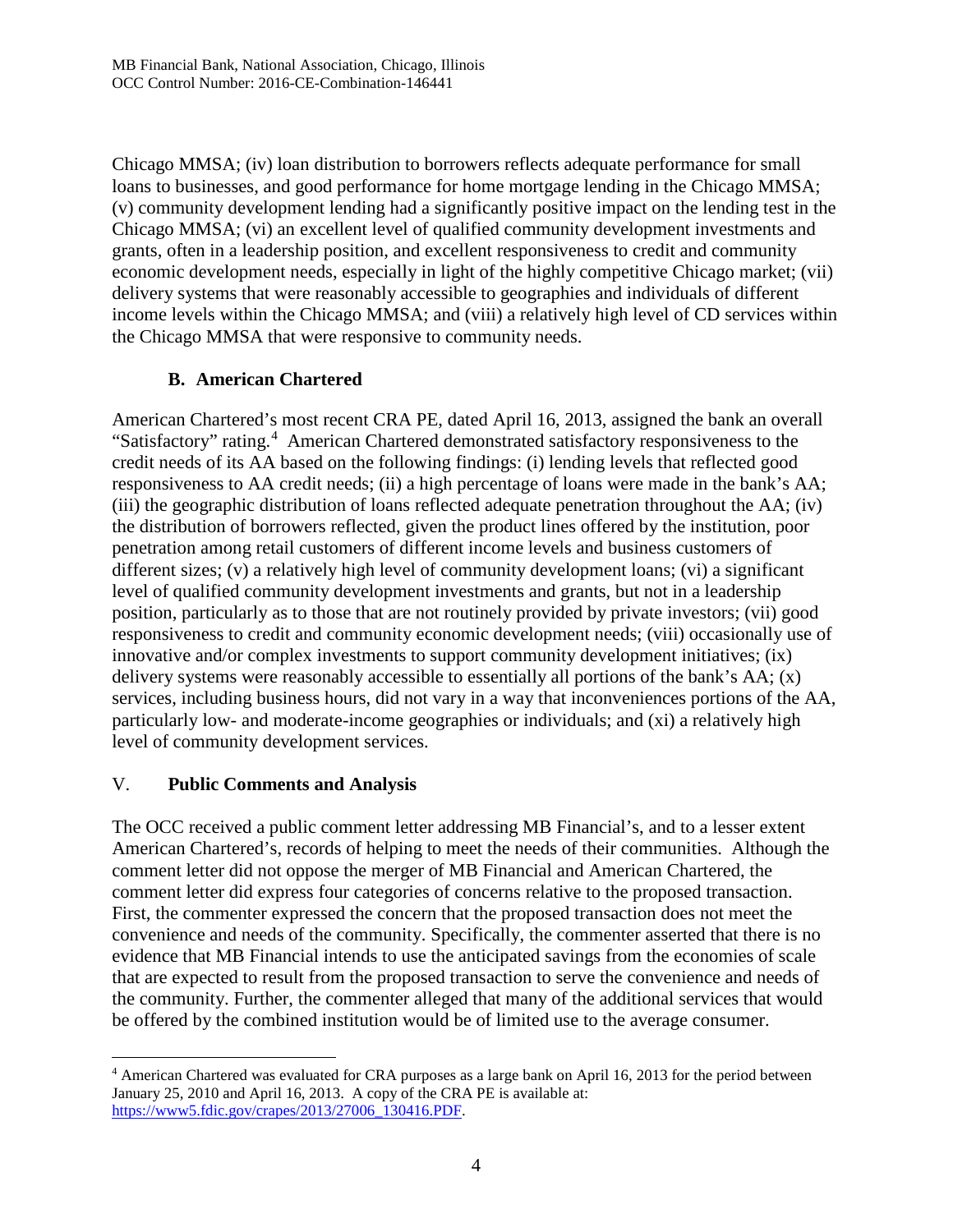Second, the commenter asserted that the proposed transaction does not meet the needs of MB Financial's communities under the CRA, including low- and moderate-income geographies and individuals. Specifically, the commenter expressed concern with the limited number of products offered by MB Financial that would meet the existing or anticipated needs of low- and moderateincome geographies and individuals. In addition, the commenter asserted that MB Financial has not addressed deficiencies noted in its most recent CRA PE.<sup>[5](#page-4-0)</sup> Further, the commenter asserted that American Chartered's most recent CRA PE also reflects poor findings. In particular, the commenter focused on American Chartered's service test performance, which was rated low satisfactory, in part because none of the bank's 15 branches are located in low- or moderate-income geographies.<sup>[6](#page-4-1)</sup>

Third, the commenter asserted that the proposed transaction lacks sufficient detail regarding the extent and locations of branch closures. Specifically, the commenter cited concerns with MB Financial's statement that "[t]here will be some limited branch consolidations in situations where a current branch of MB Financial and a branch of American Chartered Bank are located in close proximity. Final decisions on these consolidations have not yet been made." The commenter expressed concern with the fact that the term "close proximity" was undefined.

Fourth, the commenter expressed concern that MB Financial's record of making small loans to businesses with revenues of \$1 million or less was "merely adequate." (internal quotes omitted) The commenter asserted that the decline in bank lending to small businesses is "directly contributing to the growing trend of small businesses using toxic, non-bank online loan products that trap borrowers in debt."

Based on these concerns, the commenter requested that the OCC condition approval of the proposed transaction on the creation of a detailed CRA plan with community input that addressed branching, in particular by adding branches in low- and moderate-income and underserved geographies, and small business lending.

The OCC has carefully considered the commenter's concerns as they relate to the statutory and regulatory factors considered by the OCC when reviewing an application under the Bank Merger Act. The commenter's concerns are summarized and addressed below.

<span id="page-4-0"></span><sup>&</sup>lt;sup>5</sup> The deficiencies noted by the commenter were in the LaSalle County, Illinois AA (LaSalle AA), the Philadelphia, Pennsylvania AA (Philadelphia AA), the Lake County, Illinois AA (Lake County, IL AA), and the Lake County, Indiana, AA (Lake County, IN AA). In each of these AAs, the CRA PE indicated that MB Financial's performance on one or more components of the lending, investment, and service tests was poor or very poor. Based on MB Financial's performance in the LaSalle AA, MB Financial received an overall "Needs to Improve" CRA rating for the State of Illinois. The State of Illinois overall rating was based on "Needs to Improve" ratings on the lending and services tests, and a "Substantial Noncompliance" rating on the investment test. MB Financial's performance in the Philadelphia AA resulted in an overall "Needs to Improve" rating based on "Needs to Improve" ratings on the lending and service tests, and an "Outstanding" rating on the investment test.

<span id="page-4-1"></span><sup>6</sup> The commenter expressed the view that MB Financial should open new branches in underserved low-and moderate-income areas, and collect and report on data reflecting the number and percent of deposit accounts and basic banking services that are offered to and used by formerly unbanked and low- and moderate-income customers in each of its AAs.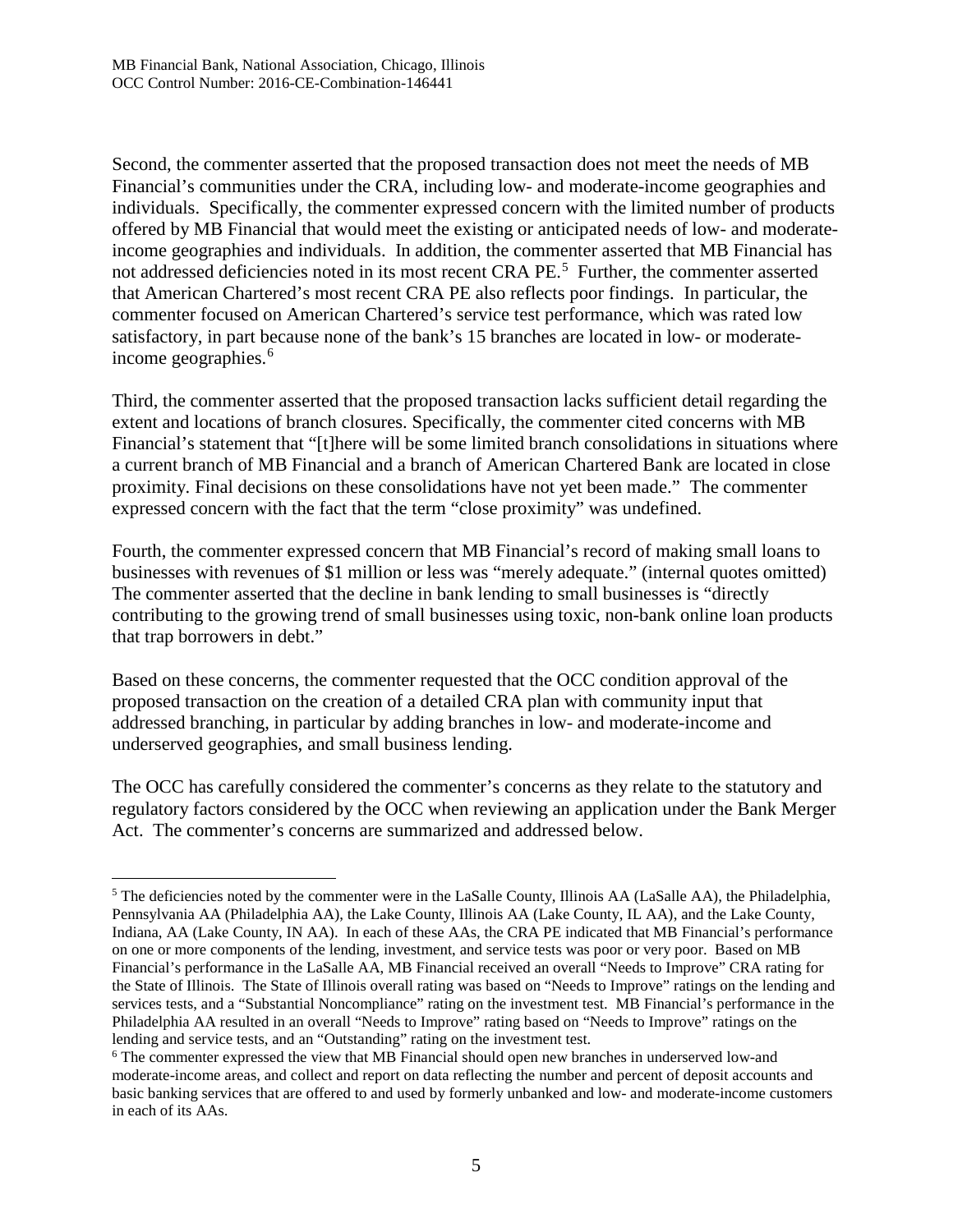#### **A. CRA Performance and Convenience and Needs**

As mentioned above, pursuant to the requirements of the CRA, the OCC considers the records of the banks' performance in helping to meet the credit needs of their communities, including lowand moderate-income geographies, when evaluating applications under the Bank Merger Act. In addition to reviewing the banks' past records of performance, as documented in their respective CRA PEs, the OCC considers, "the probable effects of the business combination on the convenience and needs of the community to be served." 12 CFR 5.33(e)(1)(ii)(C).<sup>[7](#page-5-0)</sup> The banks' overall CRA performance is summarized above. With regard to the commenter's concerns regarding the merger's effect on the convenience and needs of the proposed combined institution's community, these concerns are largely based on the banks' past CRA performance. Specifically, MB Financial's most recent CRA PE included several areas of weakness in four of its AAs, the LaSalle County, Illinois AA (LaSalle AA), the Philadelphia County, Pennsylvania AA (Philadelphia AA), the Lake County, Illinois AA (Lake County, IL AA), and the Lake County, Indiana AA (Lake County, IN AA). In addition, the commenter expressed concerns about the potential closing of American Chartered branches, none of which are located in a lowor moderate-income area. In evaluating these concerns, the OCC considered the profile and history of MB Financial, MB Financial's performance since the conclusion of the most recent CRA PE, and relevant performance context information that influences the bank's performance.

MB Financial's CRA PE describes the bank as a full service commercial bank headquartered in Chicago, Illinois. MB Financial represented that it was founded in 1911 and has served the Chicago market for over 100 years. As a result, MB Financial represented that the Chicago MMSA constitutes the bank's most significant market in terms of deposits and branch concentration, accounting for approximately 99.52 percent of total deposits and approximately 97.7 percent of the bank's branch network. In its application, MB Financial represented that its primary market is the Chicago metropolitan area (i.e., the Chicago MMSA), which includes the bank's Chicago, Illinois AA (Chicago AA), $^8$  $^8$  in which the bank maintains its main office and 84 branches. The CRA PE states that all but two of MB Financial's branches are located in the State of Illinois.<sup>[9](#page-5-2)</sup> As discussed above, based predominantly on its performance in the Chicago AA, the bank received an overall "Outstanding" rating in its most recent CRA PE.

Since the most recent CRA PE, MB Financial represented that its overall home mortgage lending activity has increased significantly. With regard to meeting the convenience and needs of low-

<span id="page-5-0"></span><sup>&</sup>lt;sup>7</sup> The OCC may impose conditions on any approval, including to address a significant CRA concern, if the OCC determines that the conditions are necessary or appropriate to ensure that approval is consistent with relevant statutory and regulatory standards and OCC policies thereunder and safe and sound banking practices. 12 CFR  $5.13(a)(1)$ .<br><sup>8</sup> In its most recent CRA PE, the Chicago AA consisted of Cook, DuPage, and Will counties and several

<span id="page-5-1"></span>communities along the eastern border of Kane County, Illinois. In the most recent CRA PE, within the Chicago MMSA, the Chicago AA was subject to a full scope review because it was where the vast majority of the bank's branches and deposits were located. MB Financial represented that since its most recent CRA PE it has designated a portion of Kane County, Illinois as a separate AA, based on US Census Bureau revised delineations of the Metropolitan Statistical Area (MSA).

<span id="page-5-2"></span><sup>9</sup> MB Financial has one branch located in the Lake County, IN AA and one branch in the Philadelphia AA.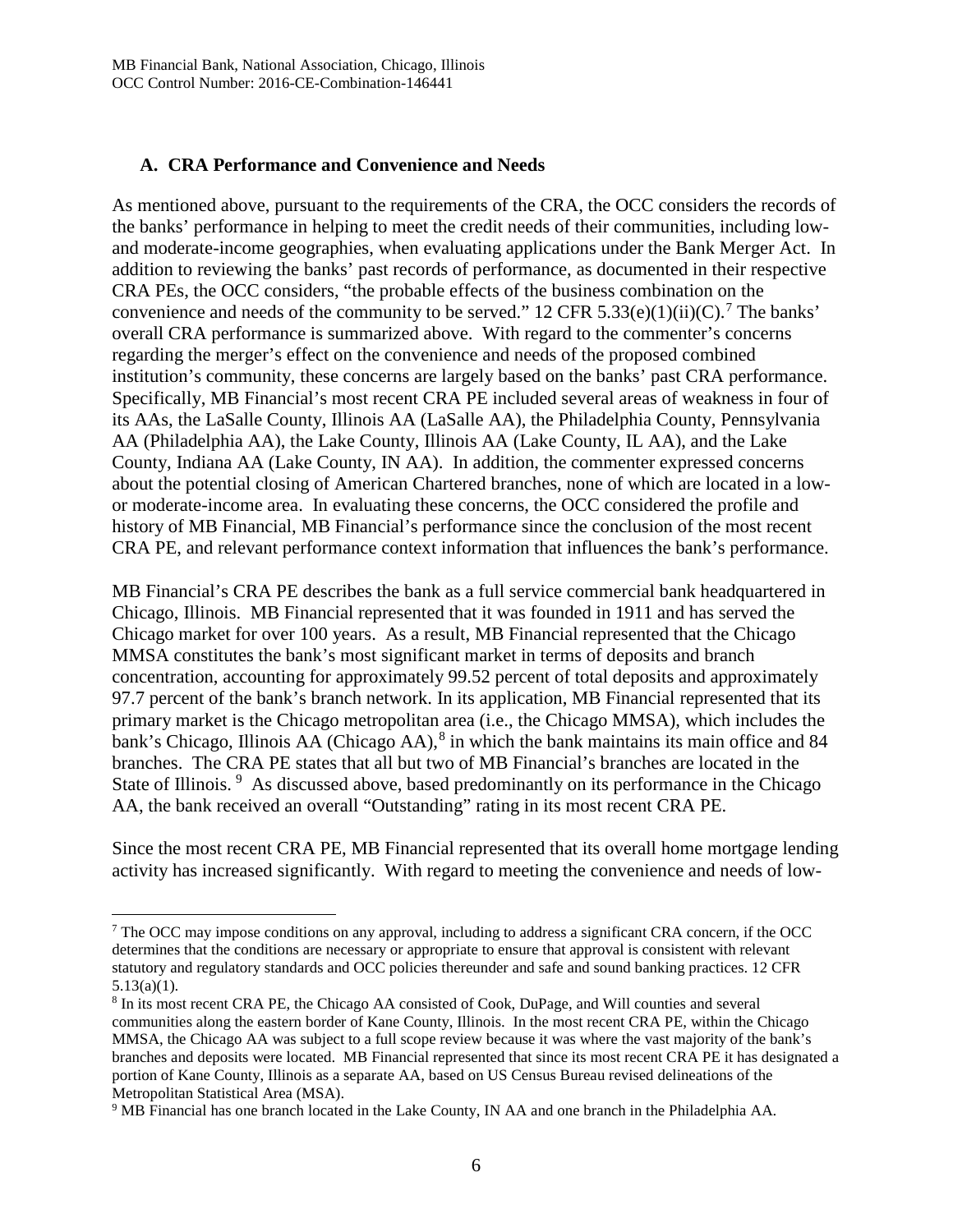and moderate-income individuals, MB Financial represented that it offers several products that benefit such individuals by providing low- and moderate-income individuals with lower costs, lower down payment options, and underwriting flexibility.<sup>[10](#page-6-0)</sup> MB Financial also represented that it participates in a variety of forgivable down payment assistance and closing cost assistance programs designed to assist low- and moderate-income borrowers achieve homeownership throughout Illinois, Indiana, and Pennsylvania.[11](#page-6-1) In addition, MB Financial represented that it is currently offering a fee waiver program (up to \$995) for loans in low- and moderate-income areas of Cook County, Illinois. In contrast, MB Financial represented that American Chartered does not currently offer any mortgage products that are designed to meet the needs of low- or moderate-income individuals or census tracts. Specifically, MB Financial represented that although American Chartered originates conventional Fannie Mae and Freddie Mac products through its correspondent relationships, it does not currently offer government guaranteed products. MB Financial represented that it intends to continue to offer these products in all of its branches following consummation of the proposed transaction.

As for the commenter's concerns regarding MB Financial's small business lending, MB Financial represented that it primarily focuses on serving the needs of small to medium sized local, privately held companies, with annual revenues of up to \$10 million. Further, MB Financial represented that its recent small business lending performance is consistent with its performance in its most recent CRA PE. MB Financial represented that its collection of small business loan products includes revolving lines of credit, term loans for capital equipment needs, mortgages for owner occupied and investment real estate, and a business credit card for smaller credit needs. In addition, MB Financial represented that it offers small business lending products through the Small Business Administration's (SBA) 504 Loan Program and 7(a) Loan Program. MB Financial further represented that it intends to continue to offer these SBA products following consummation of the proposed transaction.

Furthermore, MB Financial represented that it engages in other activities to promote small businesses. For example, MB Financial represented that it has a number of partnerships with Community Development Financial Institutions (CDFI) that provide small business financing or

<span id="page-6-1"></span><span id="page-6-0"></span><sup>&</sup>lt;sup>10</sup> Specifically, MB Financial represented that it offers the following products that benefit low- and moderateincome individuals: (i) HomeReady – a Fannie Mae community lending mortgage product designed for creditworthy low- and moderate-income borrowers that offers lower down payments, reduced mortgage insurance costs, and underwriting flexibility; (ii) FHA Loans – a federally insured loan program with a minimal down payment requirement for borrowers with FICO scores as low as 600; (iii) FHA DACA – a federally insured loan program that accommodates home financing for Deferred Action for Childhood Arrivals eligible consumers; (iv) State Bond Programs – loan programs with income and sales price limits designed for low- and moderate-income first time and repeat borrowers statewide in Illinois and Indiana (IHDA – Illinois At Home, which is available as a conventional and FHA loan, IHDA – Illinois First Home, which is available as a conventional and FHA loan, and ICHDA – Indiana, available as a FHA loan); (v) USDA – a federally insured loan program for eligible rural properties that offers up to 102.75 percent loan to value ratios with no borrower down payment requirement; and (vi)  $VA - a$ federally insured loan program that offers up to 100 percent national financing for qualified veteran borrowers. 11 Programs in which MB Financial represented it participates include: (i) DuPage County IL Homestead Program, (ii) FHLBC DPP Program, (iii) City of Hammond IN Homebound Program, (iv) PenFed Foundation Dream Makers Grant, (v) University of Chicago Employer Assisted Housing Program, and (vi) Upper Darby Township Pennsylvania Program.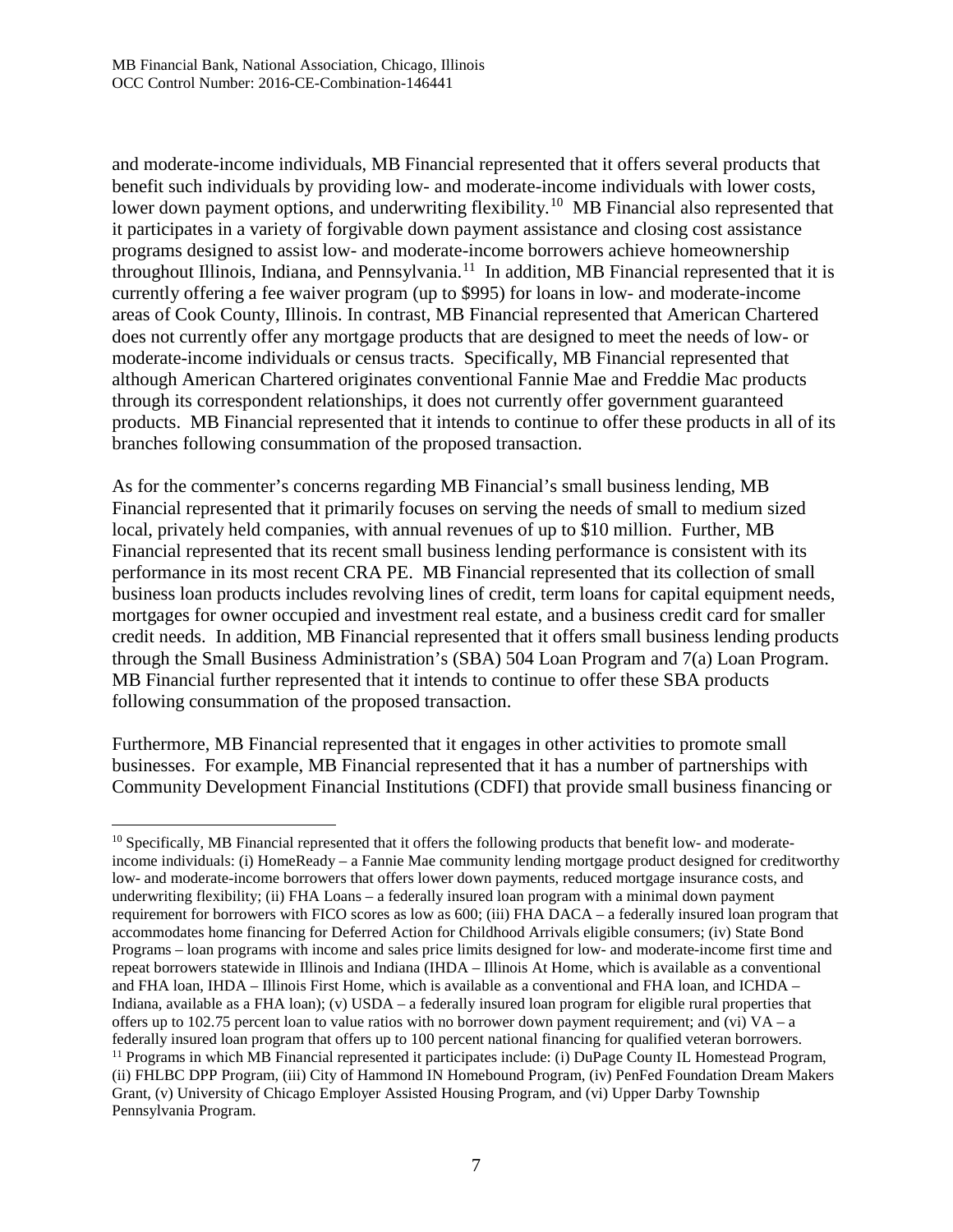technical assistance.<sup>12</sup> Also, MB Financial represented that its subsidiary, MB Community Development Corporation (MBCDC), is a certified Community Development Entity (CDE) that has entered partnerships with other CDEs to form loan funds providing lower cost capital which enabled six companies to grow their business and add jobs in low-income communities. In addition, MB Financial represented that it works with a number of entities to provide technical assistance to local small businesses.<sup>[13](#page-7-1)</sup>

In addition to its home mortgage and small business lending products, MB Financial represented that it offers, and will continue to offer, a network branded secured credit card product that provides access to a revolving line of credit secured by a savings account for customers with little to no credit history or poor credit history.<sup>[14](#page-7-2)</sup> MB Financial also represented that it participates in the Bank On Chicago Program,<sup>[15](#page-7-3)</sup> by offering a checking account product that meets, or exceeds, each of the minimum criteria established for financial institutions participating in the program.<sup>16</sup> In addition, MB Financial stated that the proposed transaction will serve the convenience and needs of MB Financial's expanded customer base by providing American Chartered's existing customers with a wider array of banking and wealth management products and services through a larger number of offices.

<span id="page-7-1"></span><sup>13</sup> For example, MB Financial represented that it works with SCORE, a nonprofit association that helps small businesses by providing business coaching, business plan development, and resources related to small business trends. In addition, MB Financial represented that it offers free space at its banking centers to SCORE representatives to enable them to offer workshops, and has provided the organization with grant support. <sup>14</sup> MB Financial represented that, as of March 31, 2016, it had 1,866 active secured credit card customer accounts, of

<span id="page-7-0"></span> $12$  Examples of partnerships with CDFIs, which MB Financial represented it has entered include: (i) ACCION Chicago – a CDFI that provides loans between \$500-\$100,000 to small businesses throughout Illinois and Northwest Indiana to help build the businesses and generate jobs. MB Financial represented that it has donated over \$92,000 in the last five years, and has provided a \$1.5 million line of credit to the organization; (ii) Community Investment Corporation – a CDFI that provides loans for the acquisition, rehabilitation, and preservation of affordable rental housing, the loans are largely made to small entrepreneurs who are in the business of owning and managing smaller affordable multi-family units. MB Financial's Foundation has provided the organization with over \$30,000 in grants in the last five years and currently provides a \$10 million participation in the CDFI's loan program; (iii) IFF – a CDFI that is a mission-driven lender, real estate consultant, and developer that helps communities thrive by creating opportunities for low-income communities and people with disabilities. MB Financial has an \$8 million investment in IFF's loan consortium.

<span id="page-7-2"></span>which, four were opened at the branch in the Lake County, IN AA and 21 were opened at the branch in the Philadelphia AA.

<span id="page-7-3"></span><sup>&</sup>lt;sup>15</sup> MB Financial represented that Bank On Chicago is a cooperative effort by the Chicago City Treasurer's Office, local banks, and community partners to offer easy-to-access checking accounts for unbanked and underbanked individuals. MB Financial represented qualifying accounts under the terms of the Bank On Chicago program must have low monthly fees, no minimum monthly balance, and free check cashing.

<span id="page-7-4"></span><sup>&</sup>lt;sup>16</sup> MB Financial represented that its Bank On Chicago product offers (i) low monthly fees (\$3.95 per month); (ii) a \$50 opening deposit ; (iii) no monthly minimum balance; (iv) provides a pathway to a checking account for individuals with Chex System records; (v) accepts at least one form of alternative identification (e.g., foreign passport, Mexican consular card, or ITIN); (vi) free check cashing (at least two times per month); (vii) affordable bill payment options (\$0.50 per bill); (viii) clear and brief explanations of banking basics and terminology in plain language; and (ix) savings accounts, subject to eligibility requirements. Additionally, MB Financial represented that Bank On Chicago includes a financial literacy component that provides a resource guide for available community organizations offering such programs; and that the bank participates in Money Smart Week, which offers education events designed to help persons improve their money management skills.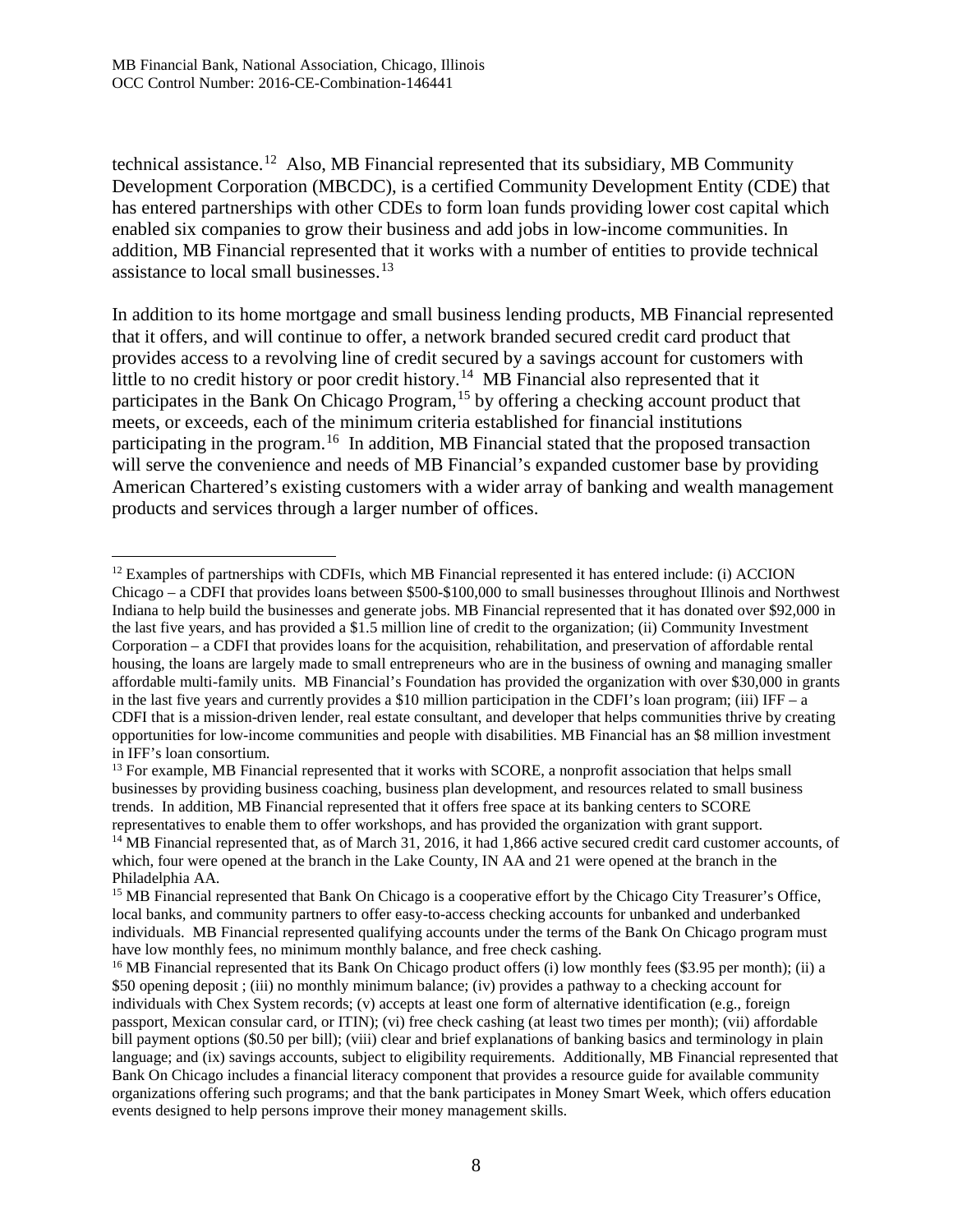With regard to community development activities, MB Financial represented that it originated approximately \$524.5 million in community development loans since the end of the most recent CRA PE through March 31, 2016. MB Financial represented that this community development lending, which was predominantly focused on the Chicago AA, supported affordable housing for low- and moderate-income individuals, community services for low- and moderate-income individuals, economic development, and Medicaid funded nursing homes that provide affordable housing to low- and moderate-income individuals. MB Financial represented that it also made a significant volume of qualified investments in the period since the most recent CRA  $PE<sup>17</sup>$  $PE<sup>17</sup>$  $PE<sup>17</sup>$  MB Financial represented that its qualified investments supported affordable housing for low- and moderate-income individuals, economic development, revitalization and stabilization of low- and moderate-income neighborhoods, and community services targeted at low- and moderate-income individuals. With regard to community development services, MB Financial represented that its employees continue to be actively involved in providing community development services throughout MB Financial's CRA AAs.[18](#page-8-1)

Although the majority of MB Financial's branches are in the bank's Chicago AA, its most recent CRA PE discussed its performance with regard to five branches located outside this AA. In explaining how MB Financial came to have branches outside its primary Chicago AA, MB Financial represented that nearly all of its branch expansion has been the result of mergers and acquisitions. The four AAs with MB Financial's branches outside the Chicago AA are discussed below.

## **i. LaSalle AA**

As stated above, MB Financial received an overall "Needs to Improve" rating in the State of Illinois in its most recent CRA PE based on its lending, investment, and service test performance in the LaSalle AA. MB Financial represented that it operates one branch and one automated teller machine (ATM) in the rural village of Seneca, Illinois in the LaSalle AA. MB Financial represented that the branch in the LaSalle AA represents 0.10 percent of the bank's deposits. MB Financial further represented that the primary products used at this branch are checking and savings accounts.

The LaSalle AA is a rural community comprised of one middle-income census tract. MB Financial represented that it acquired its branch in the LaSalle AA under an agreement with the FDIC in December 2009, when the FDIC and the Illinois Department of Financial and Professional Regulation closed Benchmark Bank, Aurora, Illinois. MB Financial represented that part of its agreement with the FDIC included retaining the LaSalle AA branch in an effort to provide banking services in the rural community, although there was limited lending demand in

<span id="page-8-0"></span><sup>&</sup>lt;sup>17</sup> MB Financial represented that its qualified investment balances were \$76.4 million (December 31, 2013), \$103.1 million (December 31, 2014), \$109.2 million (December 31, 2015), and \$111.0 million (March 31, 2016).

<span id="page-8-1"></span><sup>&</sup>lt;sup>18</sup> MB Financial provided a listing of the purpose of the community development service, and the number of hours committed to such services by different employees at the bank for the years 2013, 2014, and 2015. The community development purposes served by the activities of MB Financial's employees included affordable housing, community services, financing or economic development, and revitalization.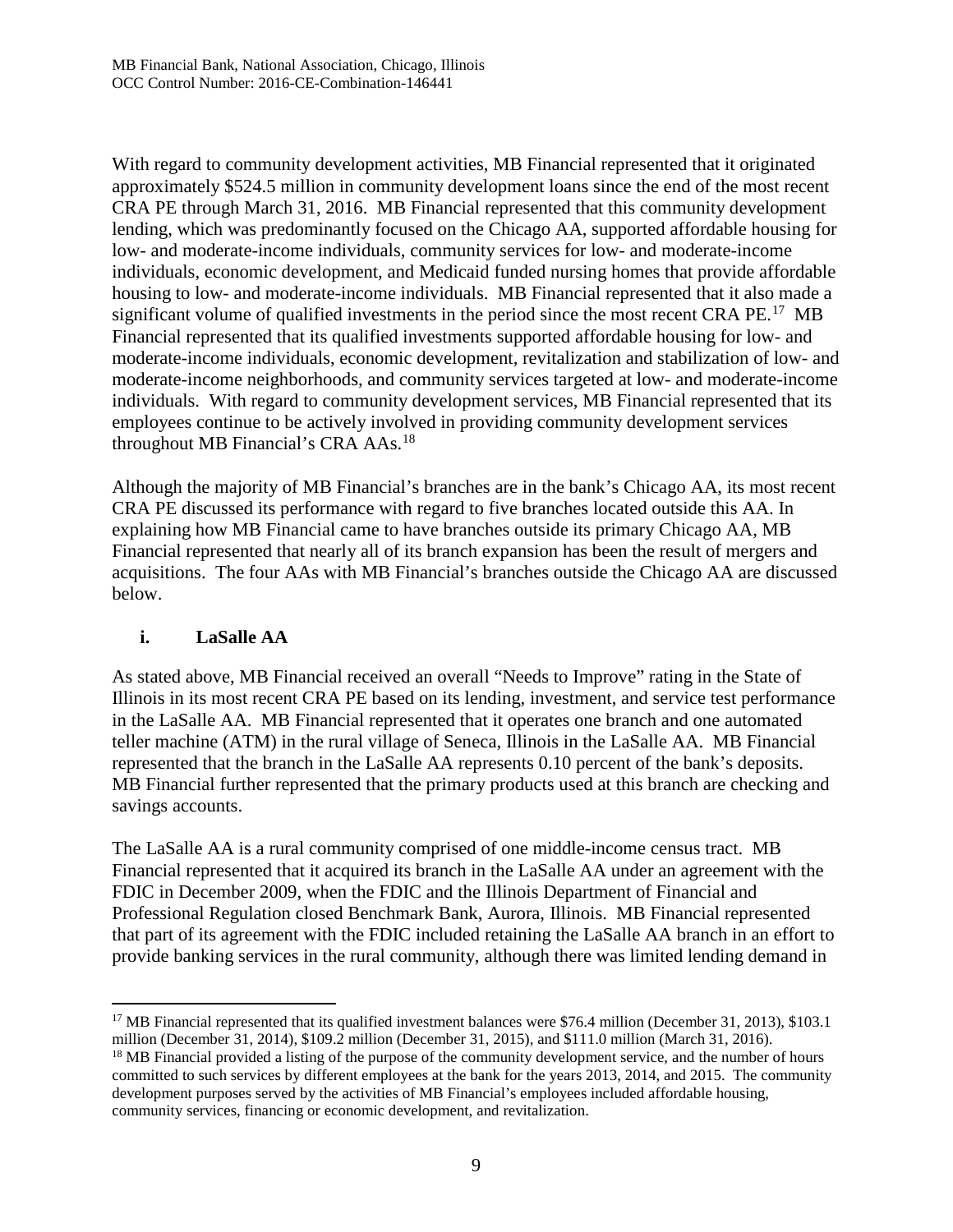the AA.[19](#page-9-0) Despite the limited lending demand, MB Financial represented that it has continued to seek lending opportunities in the LaSalle AA, including through its small business credit card product and expansion of the number of residential mortgage loan originators who are available to assist residents with home loan applications. However, MB Financial represented that it is unable to meet the demand for agricultural loans in this AA because it does not offer an agricultural loan product.

MB Financial stated that opportunities for community development lending, investments, and services in the LaSalle AA are very limited given the branch's location in a middle-income, predominantly rural area with no low- or moderate-income census tracts in the county. Nonetheless, MB Financial represented that it is actively seeking a qualified investment opportunity in the LaSalle AA. MB further represented that it has allocated \$200,000 from its investment in a CRA qualified investment fund to the LaSalle AA.[20](#page-9-1) In addition, MB Financial represented that the MB Charitable Foundation provided two donations to non-profit organizations servicing low- and moderate-income households in LaSalle County, one supporting affordable housing and the other supporting a food pantry. MB Financial has announced a proposed agreement to sell the branch in the LaSalle AA to the First National Bank of Dwight, which offers agricultural loans that are not available at MB Financial. The proposed sale is subject to regulatory approval by the OCC.

# **ii. Philadelphia AA**

As stated above, MB Financial received an overall "Needs to Improve" rating in the State of Pennsylvania based on its lending and service test performance in the Philadelphia AA. With respect to MB Financial's Philadelphia AA branch, the bank represented that this branch was acquired in 2004 as part of the acquisition of First Security Federal Savings Bank, Chicago, Illinois (First Security). MB Financial represented that First Security focused on serving the Ukrainian community, and that First Security had acquired the branch in the Philadelphia AA from a failed depository institution because the branch served the Ukrainian population in that area. MB Financial represented that the Philadelphia branch represents approximately 0.38 percent of the bank's deposits. MB Financial further represented that the branch continues to primarily serve the needs of an aging Ukrainian community whose demand for credit is declining.<sup>[21](#page-9-2)</sup> MB Financial stated that the primary products used by the customers at the branch are checking and savings accounts.

<span id="page-9-0"></span><sup>&</sup>lt;sup>19</sup> To demonstrate the limited demand for lending, MB Financial represented that five lenders originated a total of 12 home mortgage loans in the LaSalle AA during 2014.

<span id="page-9-1"></span> $^{20}$  MB Financial represented that \$200,000 from its investment in a CRA qualified investment fund has been invested in an Illinois Housing Development Authority Homeownership Mortgage Revenue Bonds, 2016 Series A, and the fund has earmarked four low- or moderate-income homebuyer loans in LaSalle County from this bond to MB Financial.

<span id="page-9-2"></span><sup>&</sup>lt;sup>21</sup> MB Financial represented that 76 percent of the branch customers are 55 or older.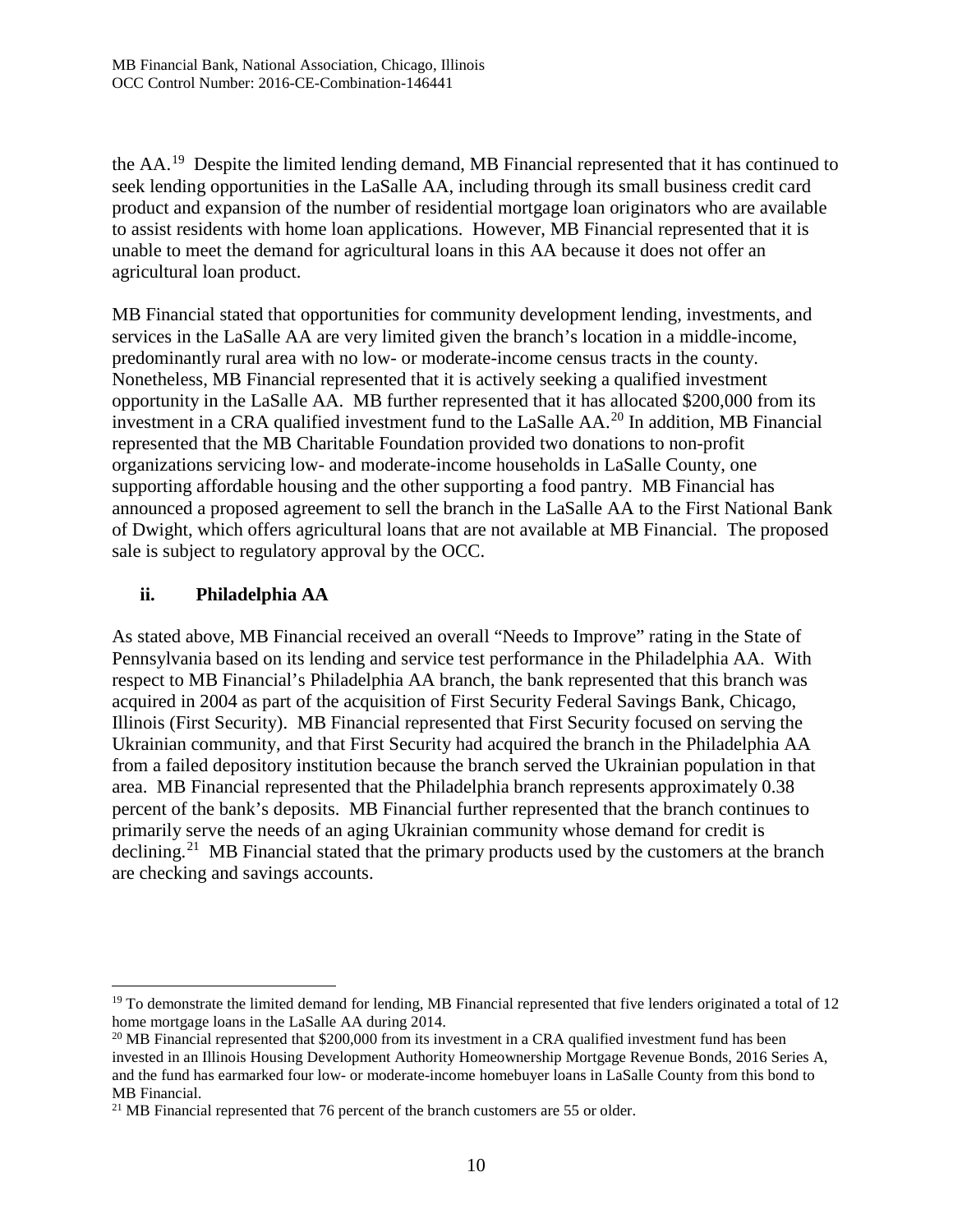MB Financial represented that its lending in the Philadelphia AA in 2013 through March 31, 2016 included 109 Home Mortgage Disclosure Act (HMDA) loans,<sup>[22](#page-10-0)</sup> which represents an increase from the 16 HMDA loans originated during the period covered by the most recent CRA PE. In addition, MB Financial represented that it made 32 loans to small businesses during this time period, compared to the two small business loans made during the period covered by the most recent CRA PE.

With regard to community development lending, investments, and services, MB Financial represented that although opportunities for such activities exist in the market, competition for such opportunities is significant, particularly with regard to larger banks that have more significant branch presence in the  $AA$ <sup>[23](#page-10-1)</sup> MB Financial represented that its small presence in the AA, and the branch's unique niche of focusing on the Ukrainian community, limits the availability of opportunities that align with the branch's focus as well as the bank's ability to compete for such community development opportunities. However, MB Financial represented that branch staff provide community development services by assisting a local educational institution where the majority of the students attending are low- and moderate-income individuals with marketing, fundraising, and budget development, and two branch employees serve on the Board of Directors for the Ukrainian Education and Cultural Center. Further, MB Financial represented that it has made \$1 million in qualified investments and grants in the AA.

## **iii. Lake County, Illinois AA**

MB Financial's two branches in the Lake County, IL AA represent the northern edge of MB Financial's current branch network, and are located in the southeastern portion of the county. The majority of MB Financial's branches located to the south in the adjacent Chicago AA. The two Lake County, IL branches are located in one middle-income and one upper-income census tract, respectively. MB Financial represented that the branches represent approximately 1.23 percent of the bank's deposits. The proposed transaction will add an additional three current American Chartered branches in the southern half of the Lake County, IL AA. One of these branches is adjacent to several moderate-income census tracts. The three current American Charter branches would extend MB Financial's branch network further into Lake County, Illinois; however, the branches do not extend the bank's reach into the northern half of the county where the majority of the low- and moderate-income census tracts are located. Nonetheless, MB Financial has delineated its Lake County, IL AA to include the entire county, and as such, its future CRA performance will consider how it serves the entire county, including low- and moderate-income geographies located throughout the county.

MB Financial represented that since 2013 the percentage of its loans to low- and moderateincome individuals and in low- and moderate-income census tracts increased as compared to the

<span id="page-10-0"></span><sup>&</sup>lt;sup>22</sup> MB Financial represented that the percentage of the HMDA reportable loans originated to low- or moderateincome individuals was 36 percent in 2013, 12 percent in 2014, 15 percent in 2015, and 18 percent in Q1 2016. MB Financial represented that the percentage of HMDA reportable loans originated in low- or moderate-income census tracts was 27 percent in 2013, 35 percent in 2014, 23 percent in 2015, and 9 percent in Q1 2016.

<span id="page-10-1"></span><sup>&</sup>lt;sup>23</sup> MB Financial represented that Wells Fargo, PNC Bank, and Bank of America collectively account for over 50 percent of deposit market share in the AA.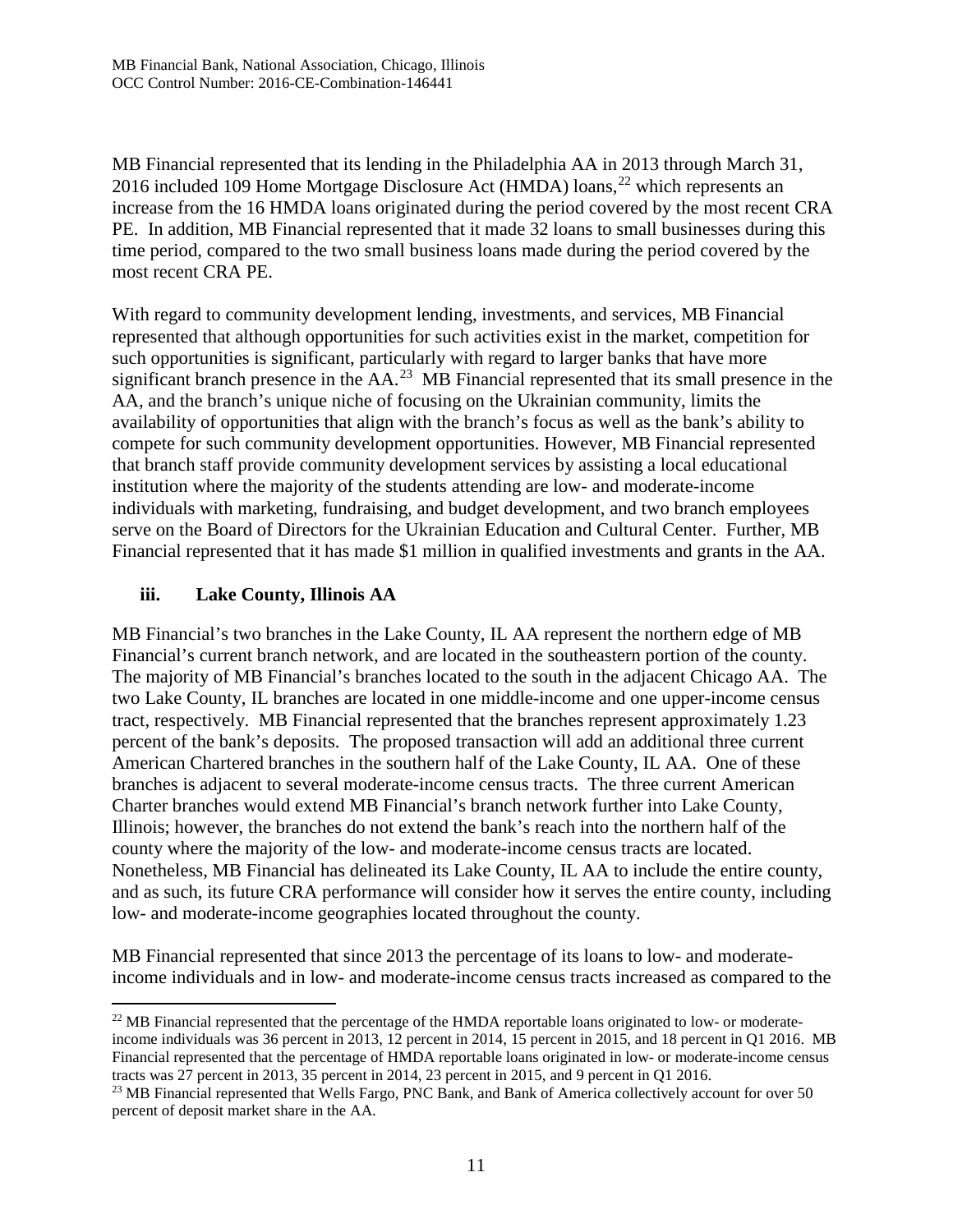period covered by the most recent CRA PE.<sup>[24](#page-11-0)</sup> Further, MB Financial represented that because of the close proximity of the Lake County, IL AA to the Chicago AA, MB's community partnerships in the Chicago AA may include the Lake County, IL AA in their coverage.<sup>25</sup> In addition, MB Financial represented that it provided approximately \$15,000 in grant support to organizations that serve the Lake County, IL AA. MB Financial also represented that its employees volunteer with five community development service organizations that serve the Lake County, IL AA.

# **iv. Lake County, IN AA**

MB Financial represented that it operates one branch and one ATM in a grocery store in Dyer, Indiana. With respect to MB Financial's branch in the Lake County, IN AA, the bank represented that it established the branch located approximately two miles from the Indiana/Illinois border that replaced a branch that was previously operated by Great Lakes Bank, N.A., Blue Island, Illinois. MB Financial's Lake County, IN AA does not include all of the Gary, Indiana Metropolitan Division,<sup>[26](#page-11-2)</sup> but rather, is comprised of all of the census tracts within the North, St. John, and Hanover townships.[27](#page-11-3) MB Financial represented that this branch represents approximately 0.04 percent of the bank's deposits.

MB Financial represented that it has increased the percentage of home mortgage loans originated to low- and moderate-income individuals in the Lake County, IN AA.[28](#page-11-4) MB Financial represented that although opportunities for community development lending, investments, and services exist, there is also significant competition for such opportunities, particularly from large banks, and MB Financial's small presence in the community limits its ability to compete for such

<span id="page-11-0"></span><sup>&</sup>lt;sup>24</sup> MB Financial represented that the percentage of the HMDA reportable loans originated in the AA to low- or moderate-income individuals was 10 percent in 2013, 19 percent in 2014, 22 percent in 2015, and 24 percent in Q1 2016. The percentage of HMDA reportable loans originated in the AA in low- or moderate-income census tracts was 10 percent in 2013, 5 percent in 2014, 6 percent in 2015, and 12 percent in Q1 2016.

<span id="page-11-1"></span><sup>&</sup>lt;sup>25</sup> MB Financial specifically represented that its partnership with IFF includes the Lake County, IL AA within its coverage.

<span id="page-11-2"></span><sup>&</sup>lt;sup>26</sup> The CRA regulations specify that a bank's AAs *must:* (1) Consist generally of one or more MSAs or metropolitan divisions … or one or more contiguous political subdivisions, such as counties, cities, or towns; and (2) Include the geographies in which the bank has its main office, its branches, and its deposit-taking ATMs, as well as the surrounding geographies in which the bank has originated or purchased a substantial portion of its loans. . . .12 CFR 25.41(c). The CRA regulations also state that a bank *may:* [a]djust the boundaries of its assessment area(s) to include only the portion of a political subdivision that it reasonably can be expected to serve. An adjustment is particularly appropriate in the case of an AA that otherwise would be extremely large, of unusual configuration, or divided by significant geographic barriers. 12 CFR 25.41(d). As the Interagency Guidance included in the CRA Questions and Answers explains, whether a bank's AAs comply with the requirements of the CRA regulation is determined on a case-by-case basis after considering the facts relevant to the bank's AA delineation.

<span id="page-11-3"></span><sup>&</sup>lt;sup>27</sup> MB Financial's HMDA data indicates that it receives home mortgage applications not just from the census tracts within its Lake County, IN AA, but also from the remainder of Lake County and Porter County, IN on the eastern border of Lake County.

<span id="page-11-4"></span><sup>&</sup>lt;sup>28</sup> MB Financial represented that the percentage of the HMDA reportable loans originated in the AA to low- or moderate-income individuals was 33 percent in 2013, 14 percent in 2014, 28 percent in 2015, and 43 percent in Q1 2016.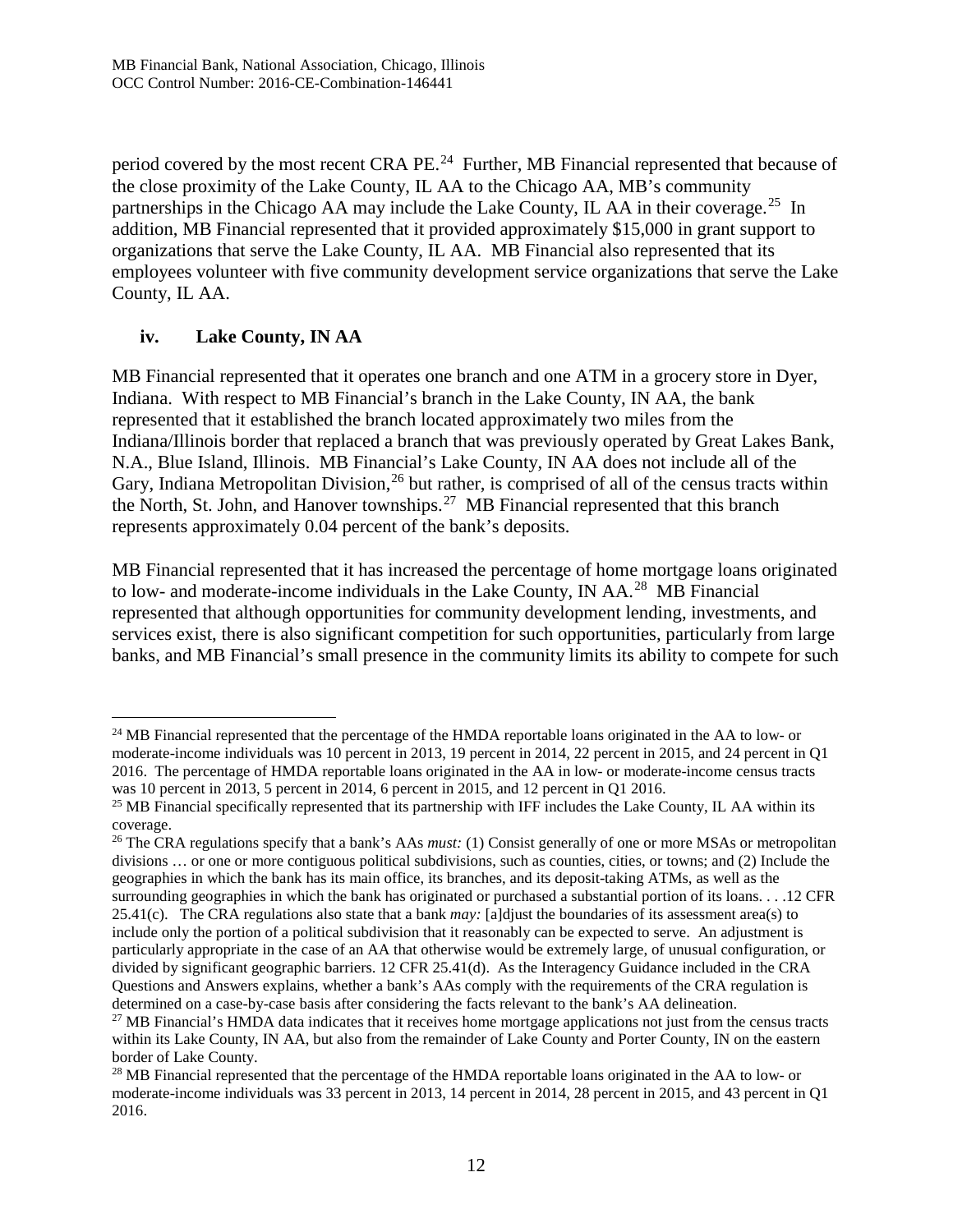opportunities.[29](#page-12-0) However, MB Financial represented that based on the close proximity of the Lake County, IN AA to the bank's Chicago AA, several of MB Financial's community partnerships include northwest Indiana in their coverage.<sup>30</sup> Further, MB Financial represented that it has made over \$600,000 in community development investments within the Lake County, Indiana AA.[31](#page-12-2)

#### **B. Branching**

With regard to how the proposed transaction will affect MB Financial's branch network, merging American Chartered with and into MB Financial will add 15 branches in the Chicago MMSA, specifically in Cook County, DuPage County, and Lake County, IL.<sup>[32](#page-12-3)</sup> These branches are predominantly located to the north and west of the City of Chicago. Although none of the branches are located in low- and moderate-income census tracts, MB Financial asserted that several locations are accessible to low- and moderate-income individuals. Given that all of American Chartered's branches are located in middle- and upper-income geographies, the proposed transaction will not increase MB Financial's penetration of branches in low- and moderate-income areas within the proposed combined institution's branch footprint.

MB Financial represented that no decisions have been made regarding closing, consolidating, or relocating any branches. Further, MB Financial represented that all American Chartered branches will be operated as MB Financial branches upon consummation of the proposed transaction. Nonetheless, MB Financial represented that it is evaluating the branch network that will result from the proposed transaction, and that there will be some limited branch consolidations in situations where a branch of MB Financial and a branch of American Charted are in close proximity. When considering branch closures or consolidations, MB Financial represented that it maintains a Branch Closing Policy. In accordance with this policy, in making recommendations for branch closures, MB Financial represented that bank management considers an analysis of the projected or actual profitability of the branch, an analysis of branch utilization and traffic to determine sufficiency of demand for continuation of current services, and demographic growth or decline trends in the community. In addition, MB Financial represented that it carefully considers the impact of a branch closure on low- and moderateincome individuals and communities, and MB Financial's CRA Officer advises on the process. MB Financial represented that additional factors it reviews when considering a branch closure are the locations of other MB Financial branches, the extent to which the area may be served by other financial institutions, and the feasibility of operating a limited service facility or an ATM at the former branch location. MB Financial stated that it has never closed a branch located in a low-income area. $33$ 

<span id="page-12-0"></span><sup>&</sup>lt;sup>29</sup> MB Financial represented that JP Morgan Chase, Centier Bank, and First Midwest Bank collectively account for 50 percent of the market share in the county.

<span id="page-12-1"></span> $30$  For example, MB Financial represented that ACCION Chicago and IFF operate in Northwest Indiana.  $31$  MB Financial represented that this investment is in a CRA qualified bond fund.

<span id="page-12-2"></span>

<span id="page-12-3"></span><sup>&</sup>lt;sup>32</sup> The proposed transaction will not add any branches in the LaSalle AA, Philadelphia AA, or Lake County, IN AA.

<span id="page-12-4"></span><sup>&</sup>lt;sup>33</sup> MB Financial represented that it has closed six branches in moderate-income census tracts since the time period considered in the most recent CRA PE.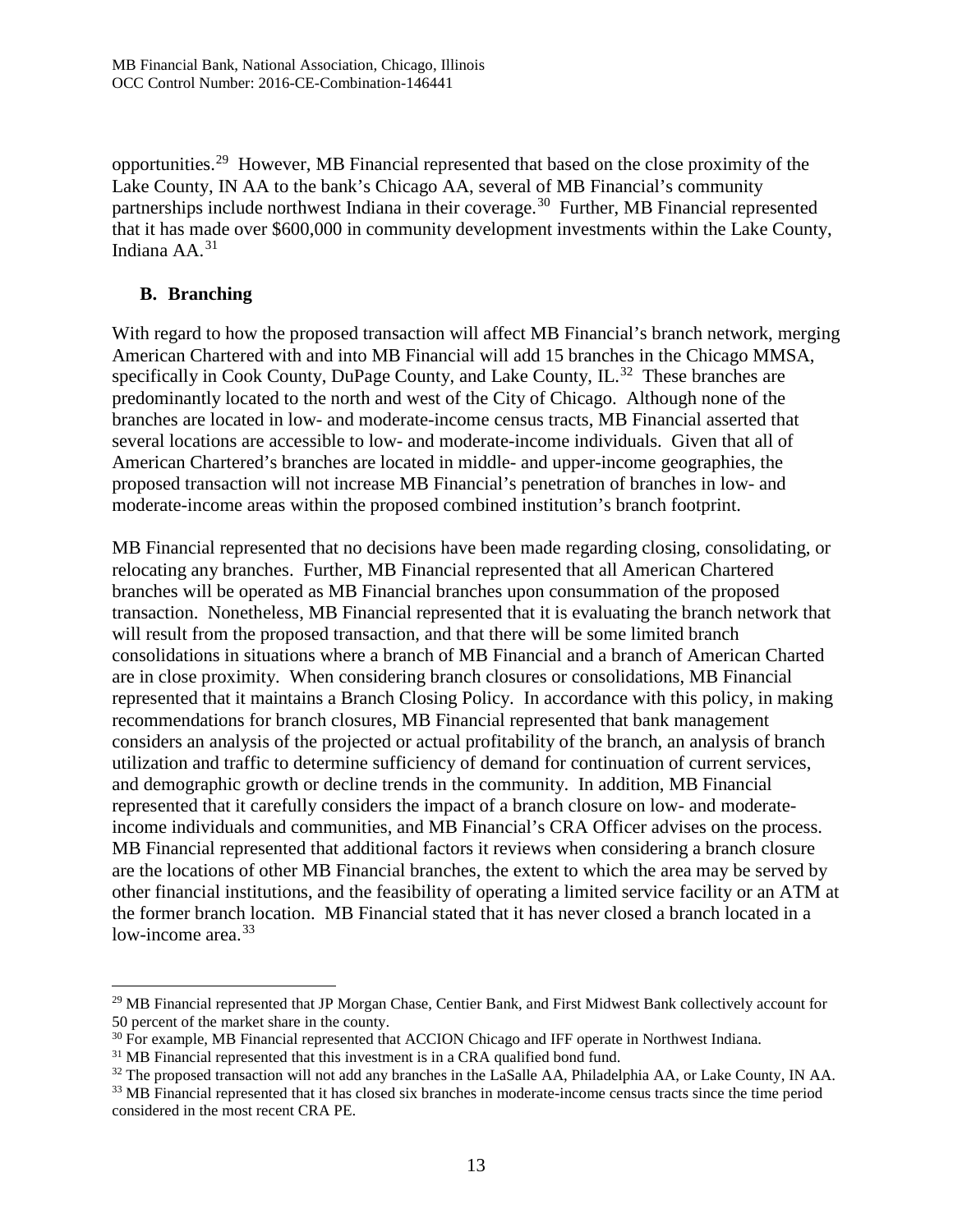## **VI. Summary and Conditions of Approval**

As reflected in its most recent CRA PE, MB Financial has a strong record of serving its community, particularly in its primary market, the Chicago AA. Moreover, information provided by the bank indicates that it has made efforts to improve lending and investment performance in its other AAs since its most recent CRA PE. Further, the proposed transaction would increase the range of lending products with features that benefit low- and moderateincome individuals and are available to current customers and through the current American Chartered branches. Nonetheless, MB Financial's CRA PE reflects that the bank had less than satisfactory performance for serving the credit needs of some of its communities. In addition, based on information provided by the bank, MB Financial's branch growth has been the result of acquisitions, and given the location of American Chartered's branches, the proposed transaction does not address weaknesses identified in the most recent CRA PE. Overall, MB Financial did not provide information that fully addressed these concerns.

In the course of the OCC's consideration of the proposed transaction, MB Financial represented that it would refrain from closing or consolidating any branches until such time as the OCC has had the opportunity to review its proposed branch closure and consolidation plan.<sup>34</sup> Further, MB Financial has committed to the OCC that it would seek the OCC's supervisory non-objection to any branch closures and consolidations recommended in connection with the proposed transaction.

As stated above, the CRA requires the OCC to consider the records of the banks' performance in helping to meet the credit needs of their communities, including low- and moderate-income individuals and geographies, when evaluating applications under the BMA. In addition, the OCC considers the probable effects of the proposed transaction on the convenience and needs of the community to be served. Given the concerns articulated above based upon a review of the respective records of the banks involved in the proposed transaction, the application, the public comments, and MB Financial's response to the comments, information provided by MB Financial in response to additional information requested by the OCC, and other information available to the OCC based on its regulatory responsibilities, the OCC concludes that the banks' records of helping to meet the credit needs of their communities and the probable effects of the transaction on the convenience and needs of the communities to be served are consistent with approval of the application, subject to the following conditions.

1. MB Financial<sup>[35](#page-13-1)</sup> shall submit a CRA Plan for the combined entity to the OCC for review and written determination of no supervisory objection within 90 days from consummation of this transaction. MB Financial's CRA Plan must comply with the following:

<span id="page-13-0"></span><sup>&</sup>lt;sup>34</sup> This representation is set forth in a letter from MB Financial to Nancy Sundstrom, Director for District Licensing dated July 15, 2016.

<span id="page-13-1"></span><sup>&</sup>lt;sup>35</sup> The conditions refer to MB Financial, as it will be the surviving entity of the proposed transaction.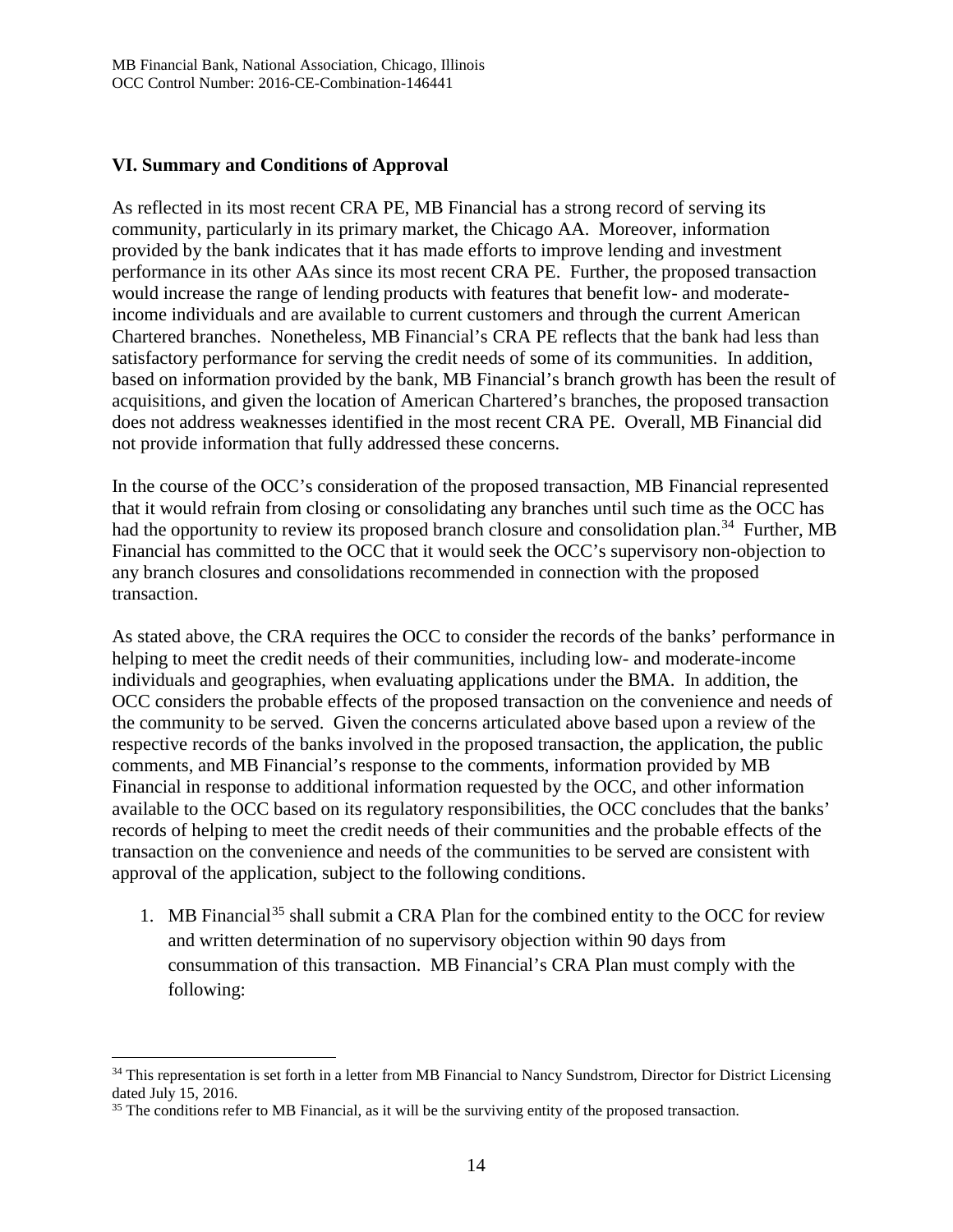- o The CRA Plan must contain a complete description of the actions that are necessary and appropriate to ensure that on a prospective basis the bank is meeting the credit needs of all of its AAs with less than satisfactory performance in its most recent CRA PE, including but not limited to:
	- Home mortgage lending to low- and moderate-income individuals.
	- Home mortgage lending in low- and moderate-income geographies.
	- Small business lending in low- and moderate-income geographies.
	- Small business lending to businesses with revenues of \$1 million or less.
	- Community development lending.
- o The CRA Plan must contain measurable annual goals and timetables for the achievement of those goals for helping to meet the credit needs of those AAs, including the credit needs of low- and moderate-income individuals and geographies and small businesses within those AAs.
- o In developing the CRA Plan, MB Financial shall informally seek input from members of the public that may have information relevant to the achievement of the goals of the CRA Plan in those AAs.
- o To ensure effective implementation of the CRA Plan, MB Financial will continue using its current internal CRA monitoring and reporting process to oversee the bank's actions toward fully meeting the goals and timetables outlined in the CRA Plan.
- o MB Financial's CRA Plan shall specify the frequency of progress reports to the OCC indicating the results of the bank's efforts to implement the CRA Plan, which shall occur no less than annually.
- o MB Financial's CRA Plan shall be effective upon written determination of no supervisory objection by the OCC. MB Financial shall make the CRA Plan available to the public within 30 days of the OCC's non-objection, such as by posting the CRA plan on its public website.
- o MB Financial shall submit to the OCC, and make available to the public, such as by posting on its public website, a CRA Plan summary report that demonstrates the measureable results of the bank's efforts to implement the CRA Plan since its enactment at least one month prior to the commencement of a CRA performance evaluation.[36](#page-14-0)

<span id="page-14-0"></span><sup>&</sup>lt;sup>36</sup> The OCC will factor MB Financial's measurable progress implementing the strategies and meeting the goals set forth in the CRA Plan into future CRA performance evaluations and ratings as determined by the Supervisory Office.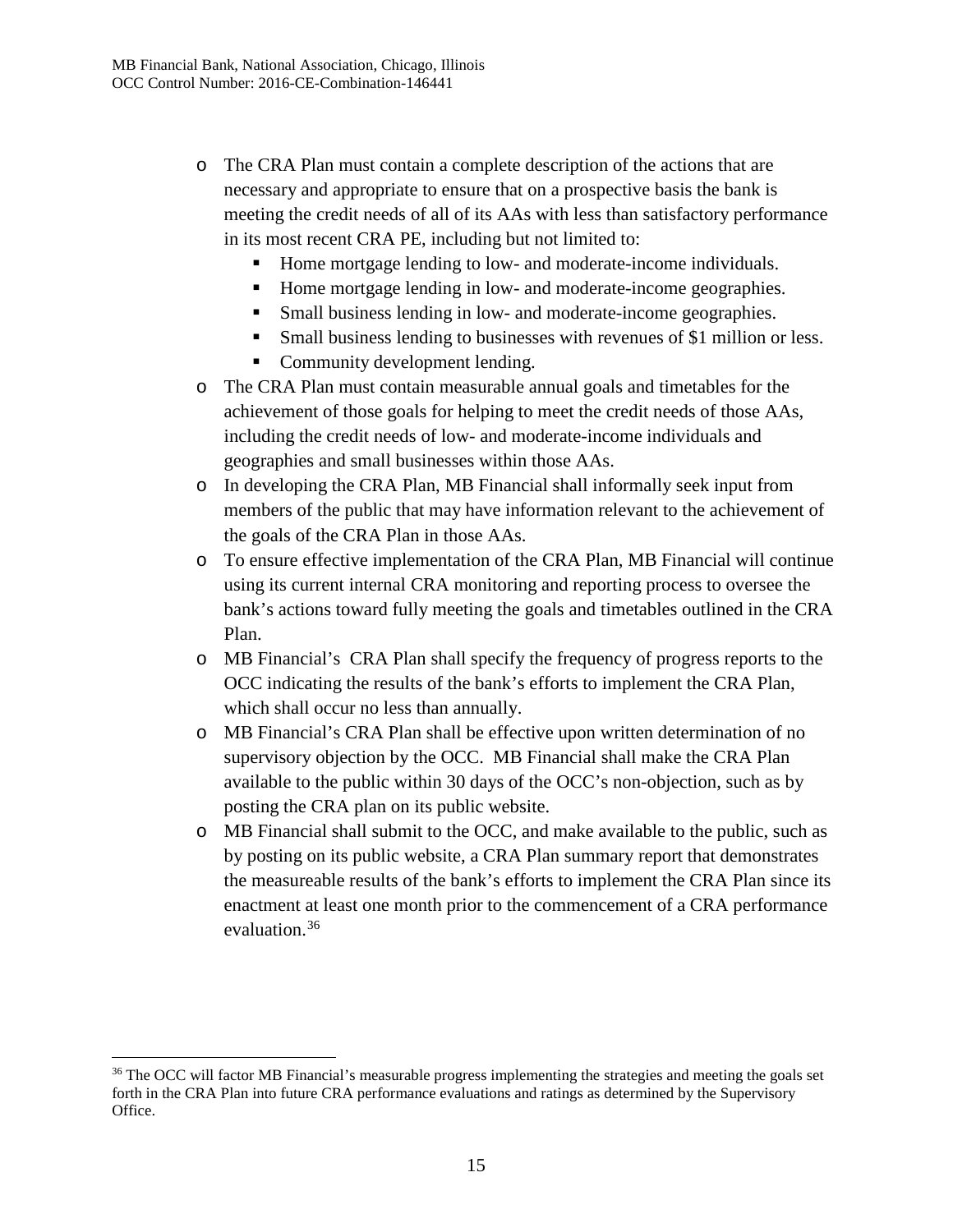2. MB Financial shall comply with the representations regarding its branch closure and consolidation plan set forth in its commitment letter to Nancy Sundstrom, Director for District Licensing dated July 15, 2016.

These conditions of approval are conditions "imposed in writing by a Federal banking agency in connection with any action or any application, notice, or other request" within the meaning of 12 USC 1818. As such, the condition is enforceable under 12 USC 1818.

## VI. **Consummation Requirements**

The Central District Office must be advised in writing 10 days in advance of the desired effective date for the merger, so it may issue the necessary certification letter. The effective date must follow the applicable Department of Justice's injunction period and any other required regulatory approval.

The OCC will issue a letter certifying consummation of the transaction when we receive:

- A Secretary's Certificate for the target bank, certifying that a majority of the board of directors has agreed to the proposed merger.
- A Secretary's Certificate for each bank, certifying that the required shareholder approvals have been obtained.
- A copy of the letter from the Federal Reserve Board approving the related bank holding company merger.
- Documentation that all other conditions that the OCC imposed have been met.

If the merger is not consummated within six months from the approval date, the approval shall automatically terminate, unless the OCC grants an extension of the time period.

This approval and the activities and communications by OCC employees in connection with the filing do not constitute a contract, express or implied, or any other obligation binding upon the OCC, the United States, any agency or entity of the United States, or any officer or employee of the United States, and do not affect the ability of the OCC to exercise its supervisory, regulatory and examination authorities under applicable law and regulations. Our approval is based on the bank's representations, submissions, and information available to the OCC as of this date. The OCC may modify, suspend or rescind this approval if a material change in the information on which the OCC relied occurs prior to the date of the transaction to which this decision pertains. The foregoing may not be waived or modified by any employee or agent of the OCC or the United States.